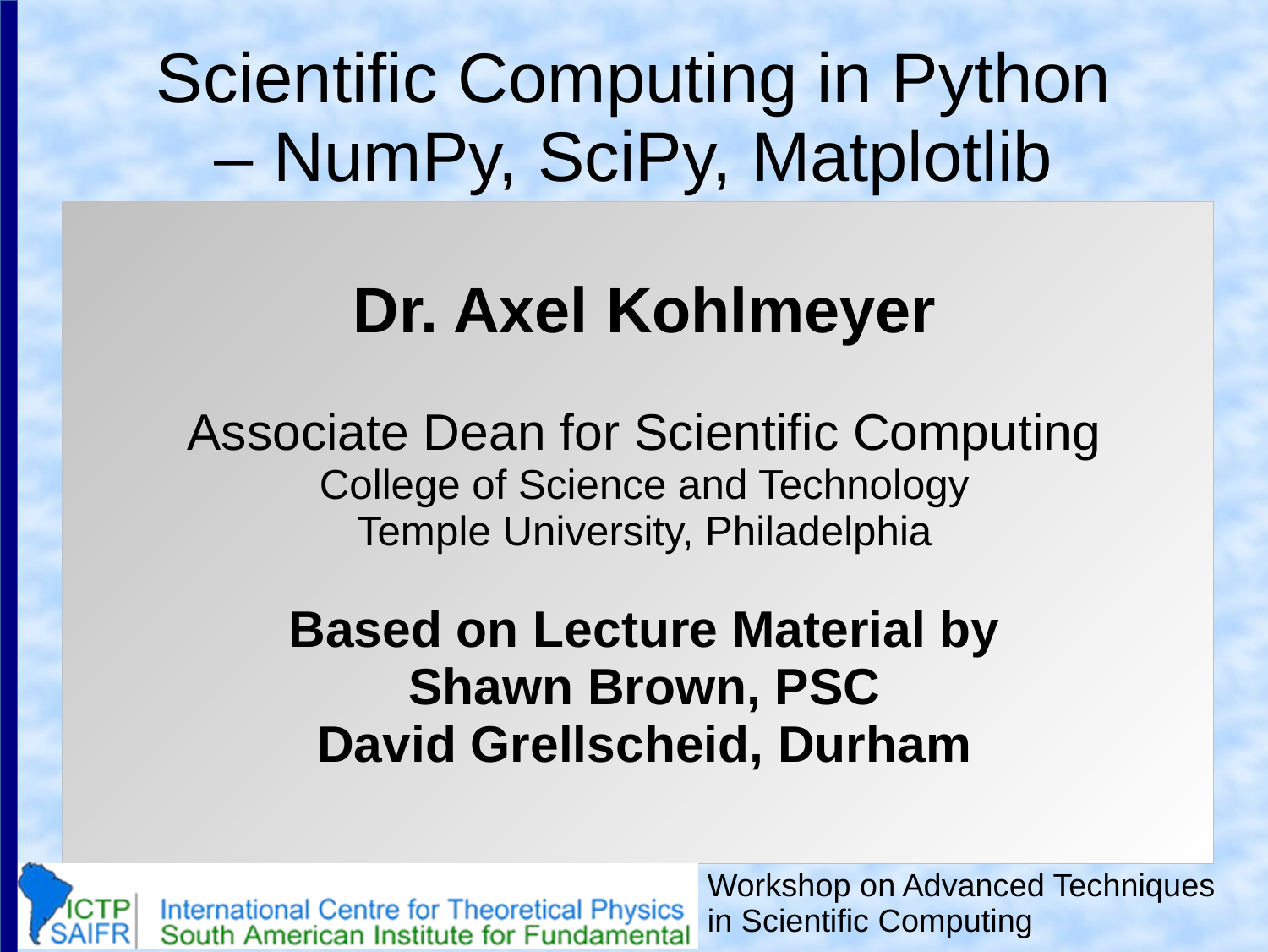# Python for Scientific Computing?

#### ● Pro:

- Programming in Python is convenient
- Development is fast (no compilation, no linking)
- Con:
	- Interpreted language is slower than compiled code
	- Lists are wasteful and inefficient for large data sets
	- => NumPy to the rescue
- NumPy is also a great example for using OOprogramming to hide implementation details

Workshop on Advanced Techniques International Centre for Theoretical Physics<br>South American Institute for Fundamental in Scientific Computing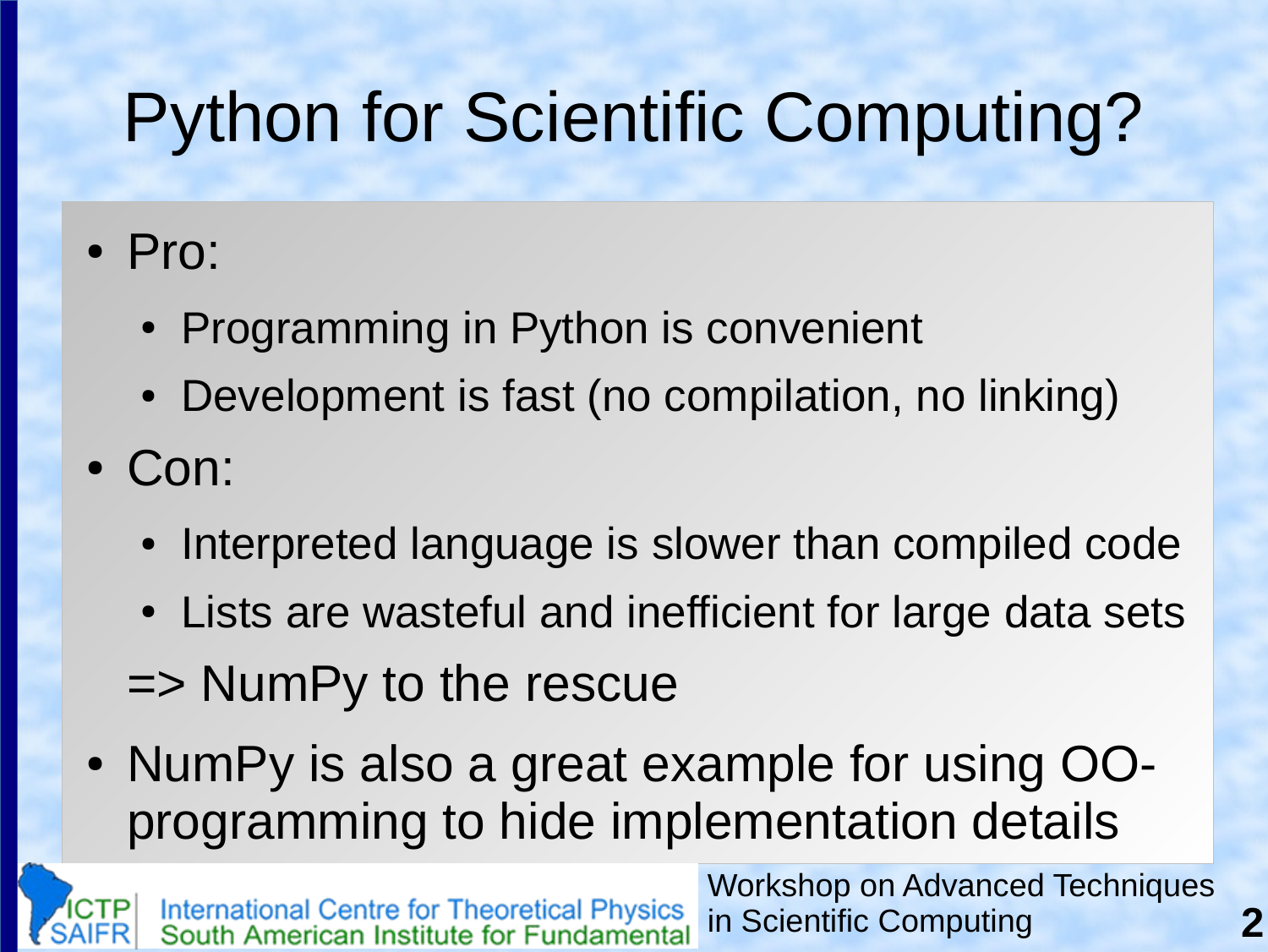# NumPy and SciPy

- NumPy provides functionality to create, delete, manage and operate on large arrays of typed "raw" data (like Fortran and C/C++ arrays)
- SciPy extends NumPy with a collection of useful algorithms like minimization, Fourier transform, regression and many other applied mathematical techniques
- Both packages are add-on packages (not part of the Python standard library) containing Python code and compiled code (fftpack, BLAS)

Workshop on Advanced Techniques International Centre for Theoretical Physics<br>South American Institute for Fundamental in Scientific Computing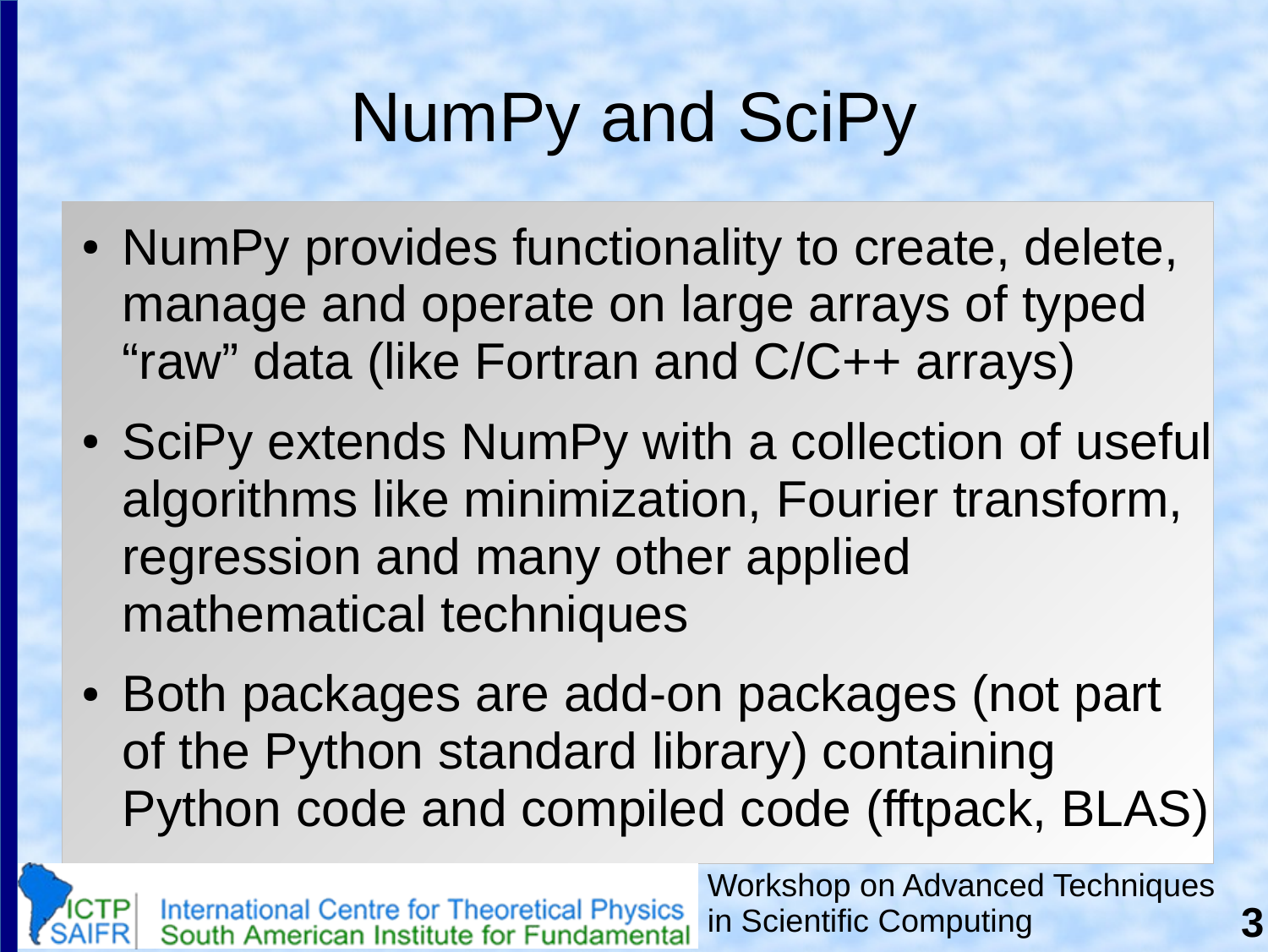# Installation of NumPy / SciPy

- Package manager of your Linux distribution
- Listed on PyPi
	- $\rightarrow$  Installation via "pip install numpy scipy"
- See http://www.scipy.org/install.html for other alternatives, suitable for your platform
- After successful installation, "numpy" and "scipy" can be imported like other packages:

```
import numpy as np
import scipy as sp
```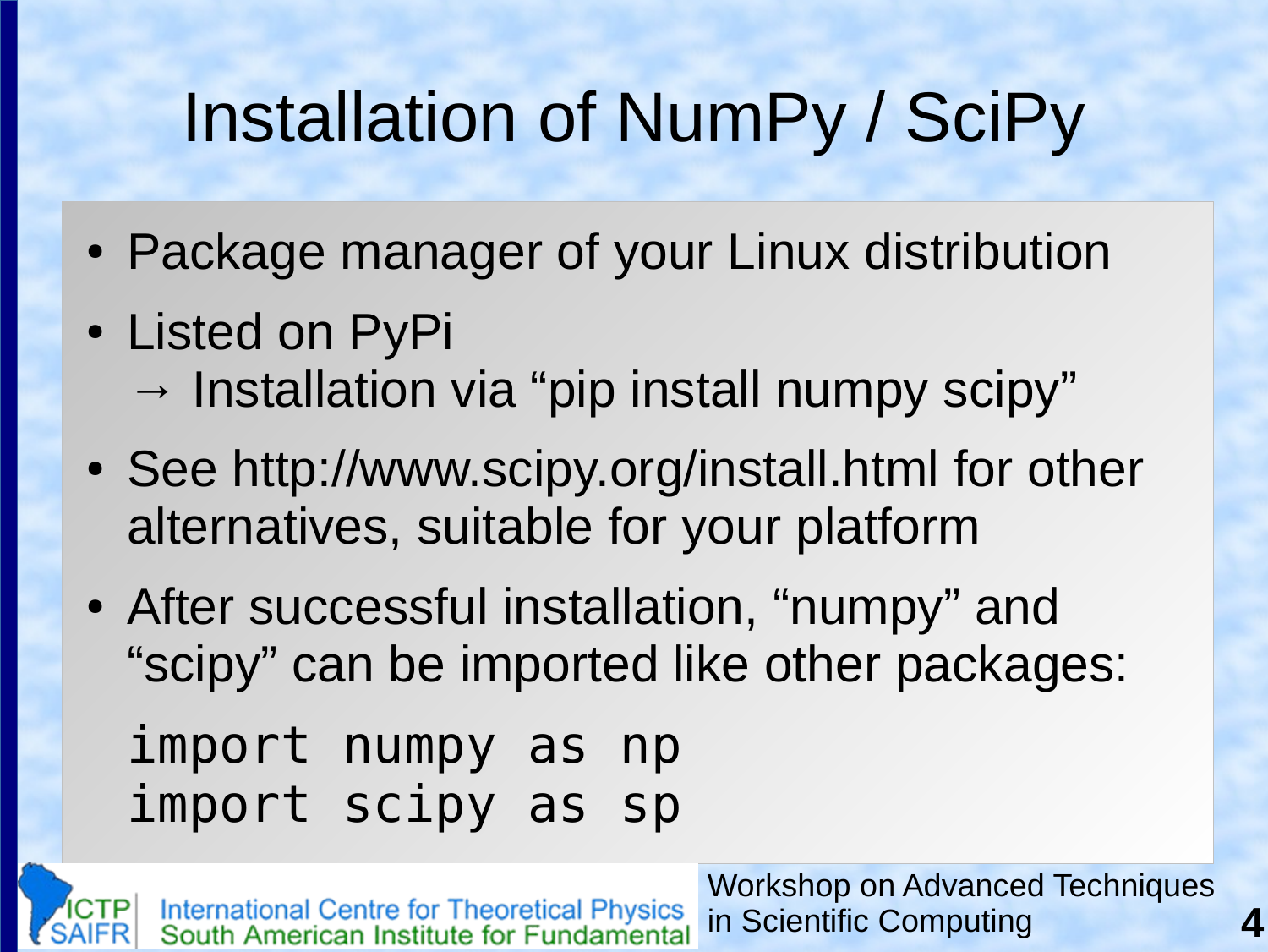#### The Basic Data Structure in NumPy

- The essential component of NumPy is the "**array**", which is a container similar to the C++ std::array, but more powerful and flexible
- Data is stored "raw" and all elements of one array have to have the same type (efficient!)
- Data access similar to Python list:  $\Rightarrow$  a = np.array( $[1, 4, 9, 16]$ , np.float32) >>> print(a[0],a[-1]) (1.0, 16.0) >>> a array([ 1., 4., 9., 16.], dtype=float32)

Workshop on Advanced Techniques **International Centre for Theoretical Physics** in Scientific Computing South American Institute for Fundamental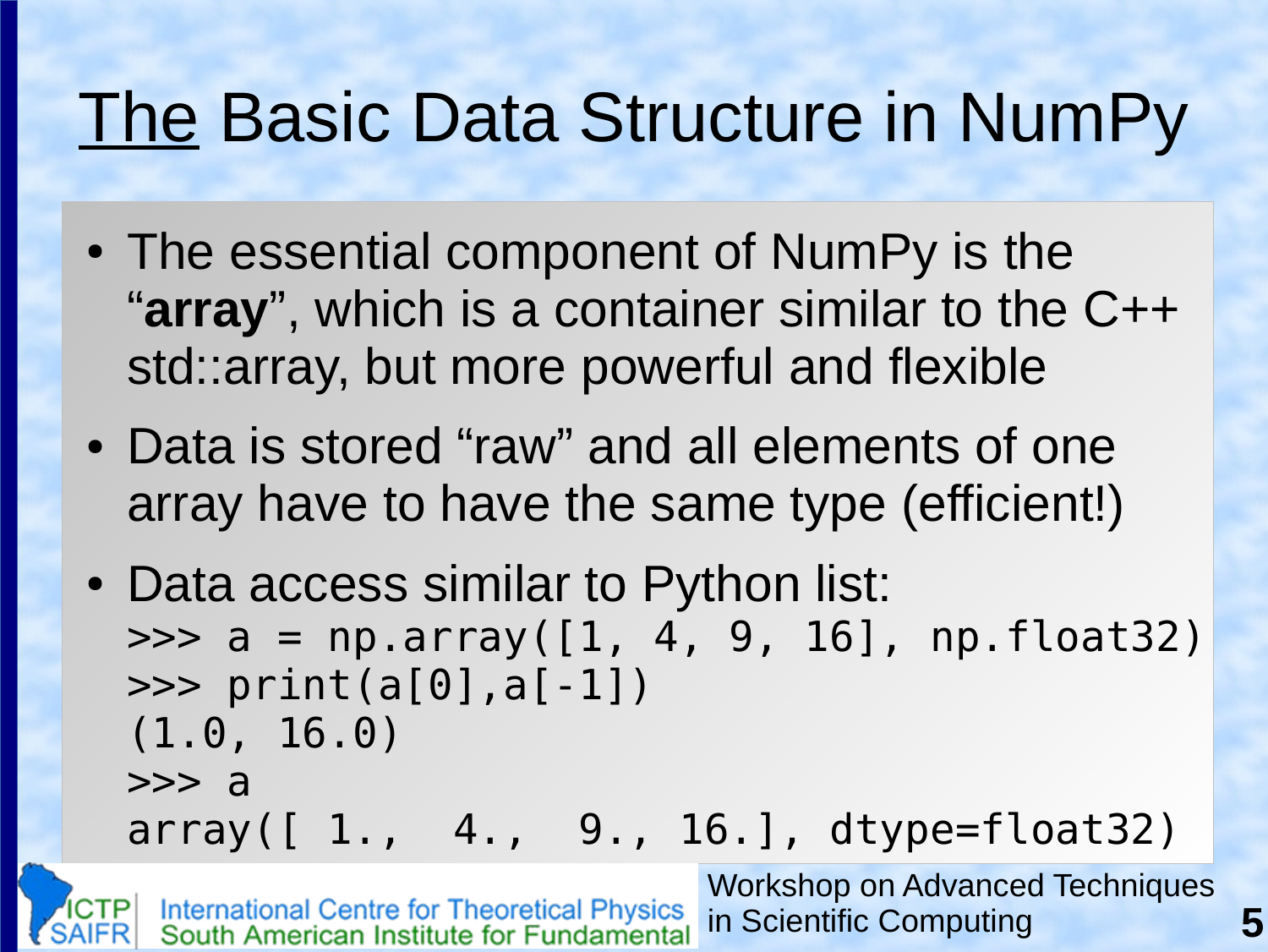# NumPy Data Types

• Numpy supports a larger number of data types, and similar to compiled languages, you can specify how many bits are used, e.g.: bool, int, int8, int16, uint32, uint64, float32, float64, complex64, complex128  $\Rightarrow$  >> a = np.array( $[0, 2, 3, 4]$ , np.complex128) >>> a  $array([ 0.+0.1, 2.+0.1, 3.+0.1, 4.+0.1])$  $\Rightarrow$  a = np.array( $[0, 2, 3, 4]$ ,dtype=np.int8)  $\gg$  a[1]  $+= 128$ >>> print (a[1]) -126

Workshop on Advanced Techniques **International Centre for Theoretical Physics<br>South American Institute for Fundamental** in Scientific Computing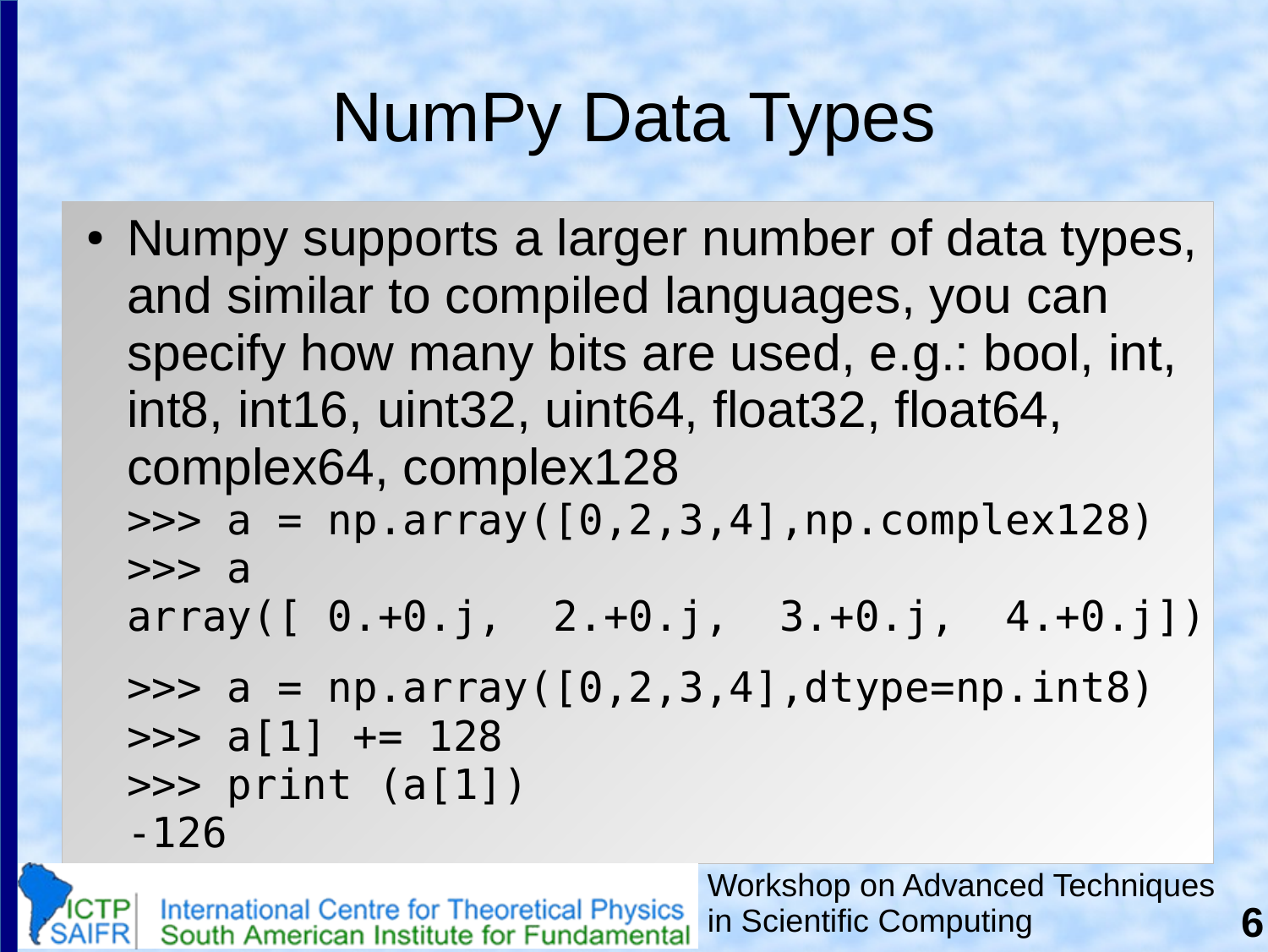## Multi-dimensional Arrays

• Multi-dimensional arrays are like lists of lists:  $\Rightarrow$  b = np.array( $[0,1,-1]$ ,  $[2,3,4]$ ], np.int8) >>> b  $array([ 0, 1, -1],$  [ 2, 3, 4]], dtype=int8) >>> b.shape (2, 3)  $\gg$  b[1][0] 2  $\gg$  b[0,1] 1

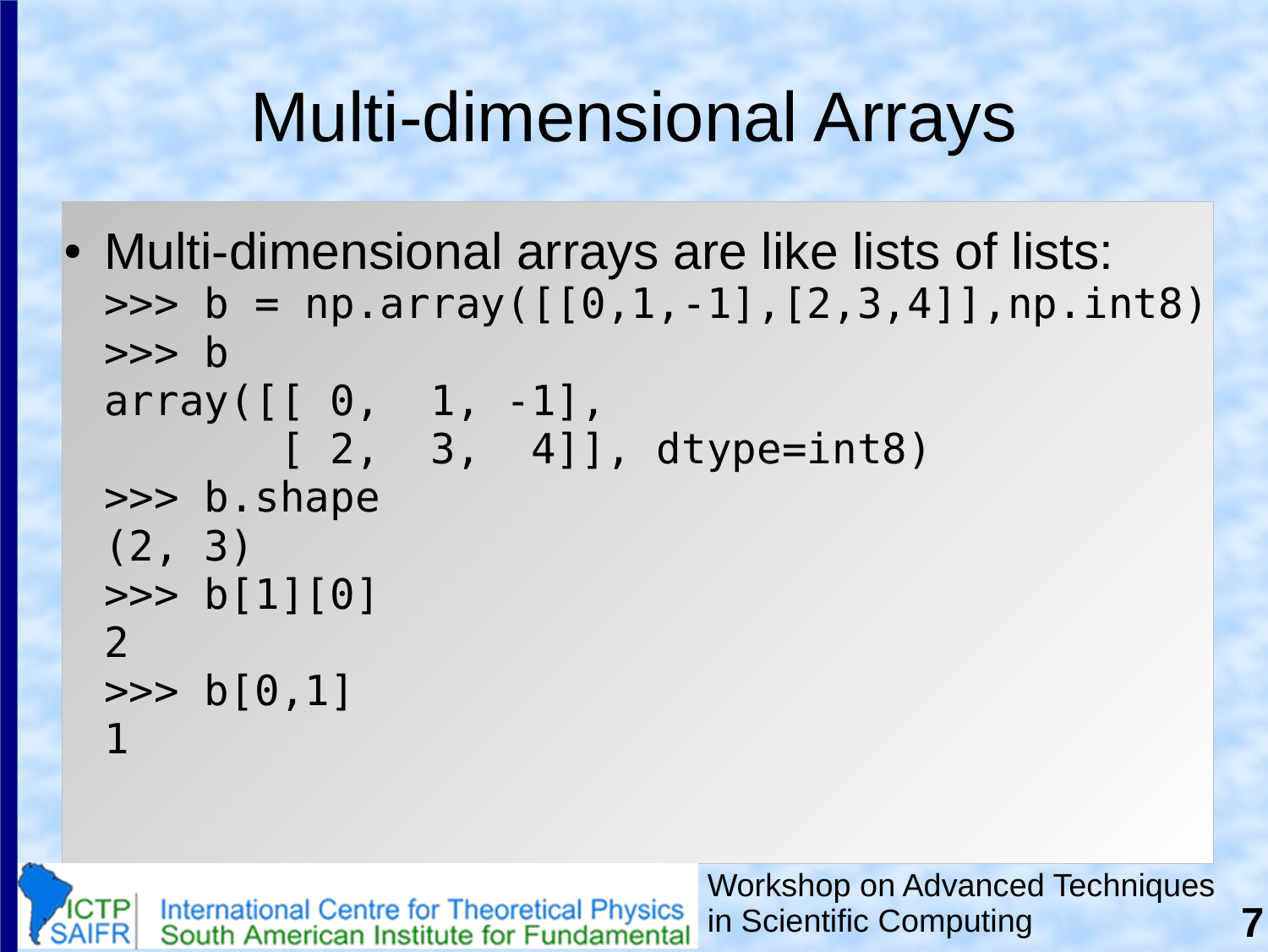## Reshaping Arrays

• Same as in Fortran, arrays can be recast into different shapes, while data remains in place:

```
\Rightarrow a = np.array(range(10),np.float64)
>>> a
Array([0.,1.,2.,3.,4.,5.,6.,7.,8.,9.])
\Rightarrow b = a.reshape(2,5)
>>> a
array([0.,1.,2.,3.,4.,5.,6.,7.,8.,9.])
>>> b
array([ [ 0., 1., 2., 3., 4.], [ 5., 6., 7., 8., 9.]])
```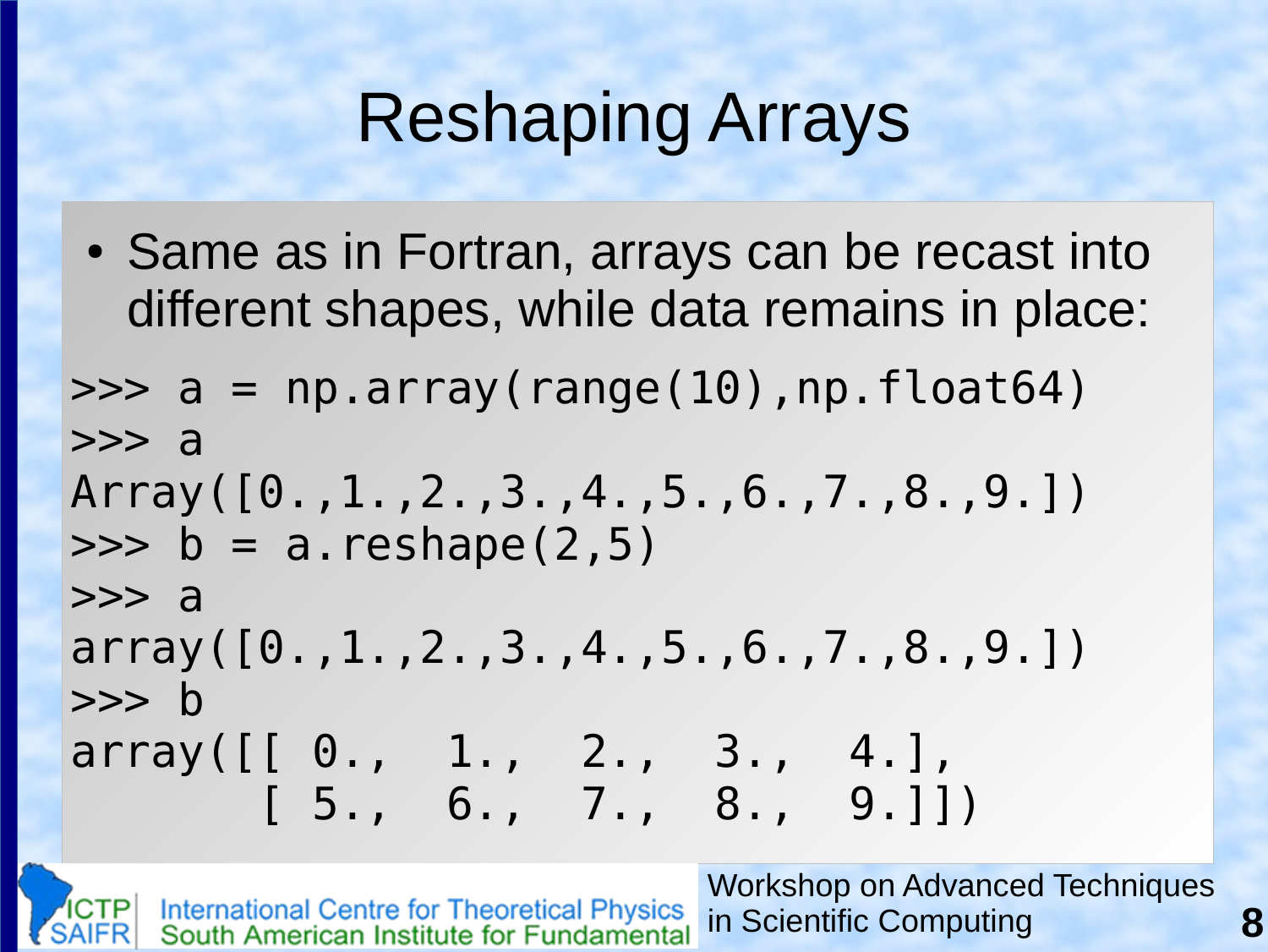## Array Assignments are Shallow

Workshop on Advanced Techniques • Plain assignments creates a new "view" of the same data. Array copies must be explicit:  $\Rightarrow$  >> a = np.array(range(10),np.float64)  $\Rightarrow$  b = a.reshape(2,5)  $\Rightarrow$   $>$   $\circ$  =  $a$ .  $\text{copy}()$  $\gg$  a[0] = 1 >>> a Array([1.,1.,2.,3.,4.,5.,6.,7.,8.,9.]) >>> b array([[ 1., 1., 2., 3., 4.],  $[5., 6., 7., 8., 9.]$ >>> c Array([0.,1.,2.,3.,4.,5.,6.,7.,8.,9.])

**International Centre for Theoretical Physics** in Scientific Computing **9** South American Institute for Fundamental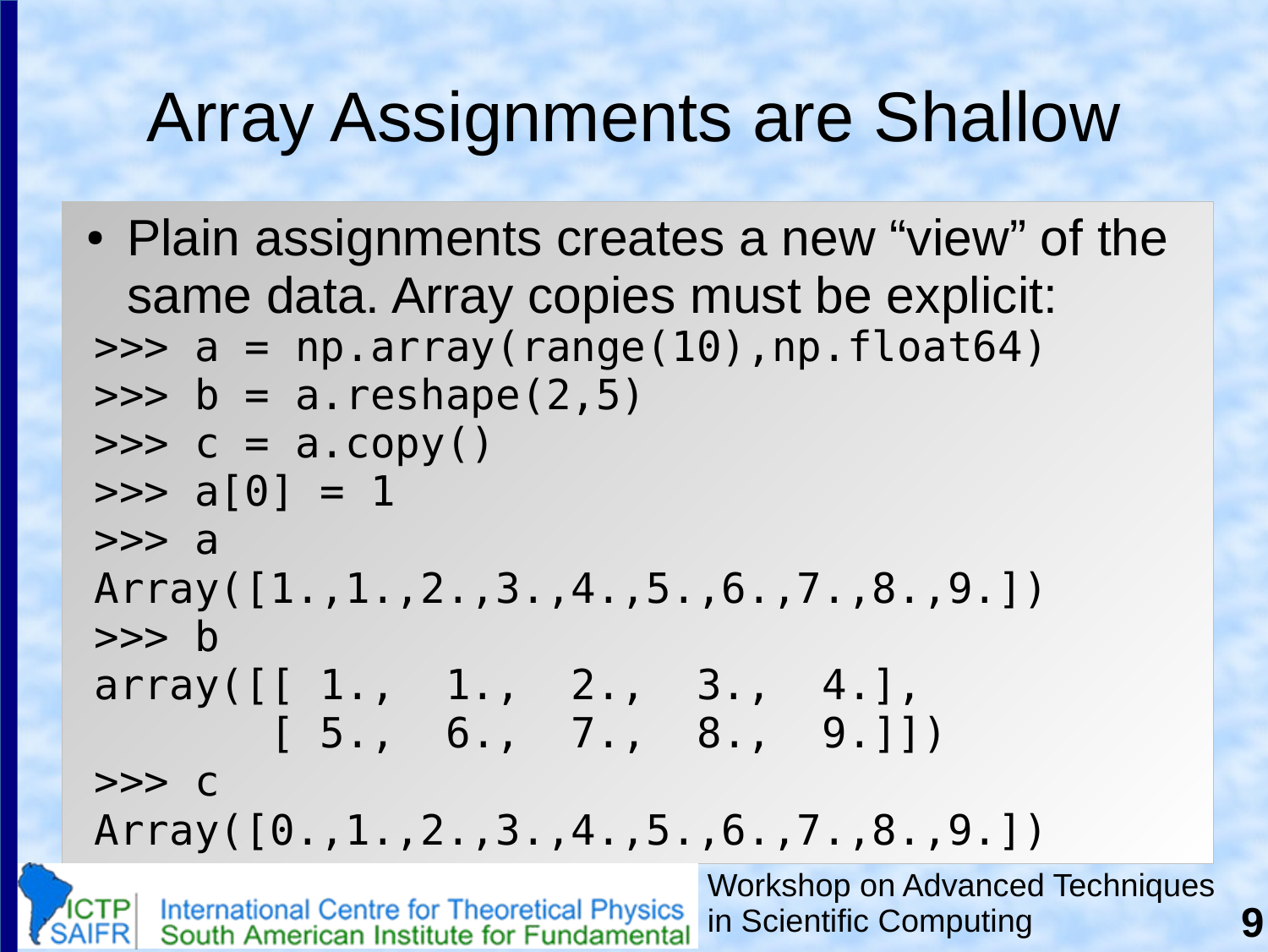- Arrays can be filled with a single value
- Arrays can be resized (if only one reference)

```
\Rightarrow a = np.array(range(6), float)
>>> a
array([ 0., 1., 2., 3., 4., 5.])\gg a.fill(1)
>>> a
Array([ 1., 1., 1., 1., 1., 1.])
\Rightarrow a = np.array(range(6), float)
\gg a.resize(9)
\Rightarrow a
array([ 0., 1., 2., 3., 4., 5., 0., 0., 0.])
```
Workshop on Advanced Techniques **International Centre for Theoretical Physics** in Scientific Computing **10** South American Institute for Fundamental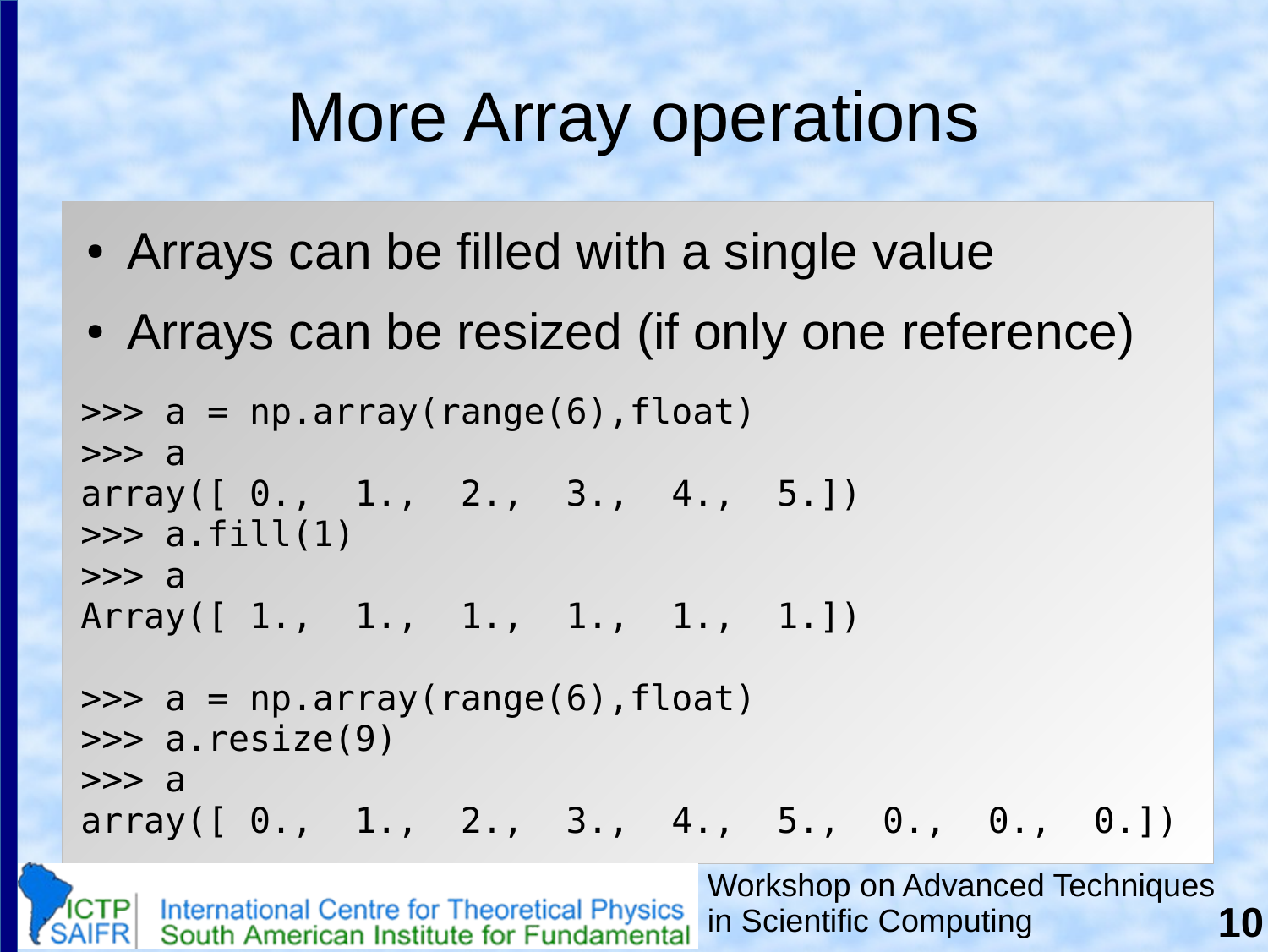• Multi-dimensional arrays can be transposed

```
\Rightarrow a = np.array(range(6), float).reshape(2,3)
\Rightarrow \phi = a.transpose()
>>> a
array([ 0., 1., 2.],
       [3., 4., 5.]>>> b
array([[ 0., 3.],
        [ 1., 4.],
       [ 2., 5.]
```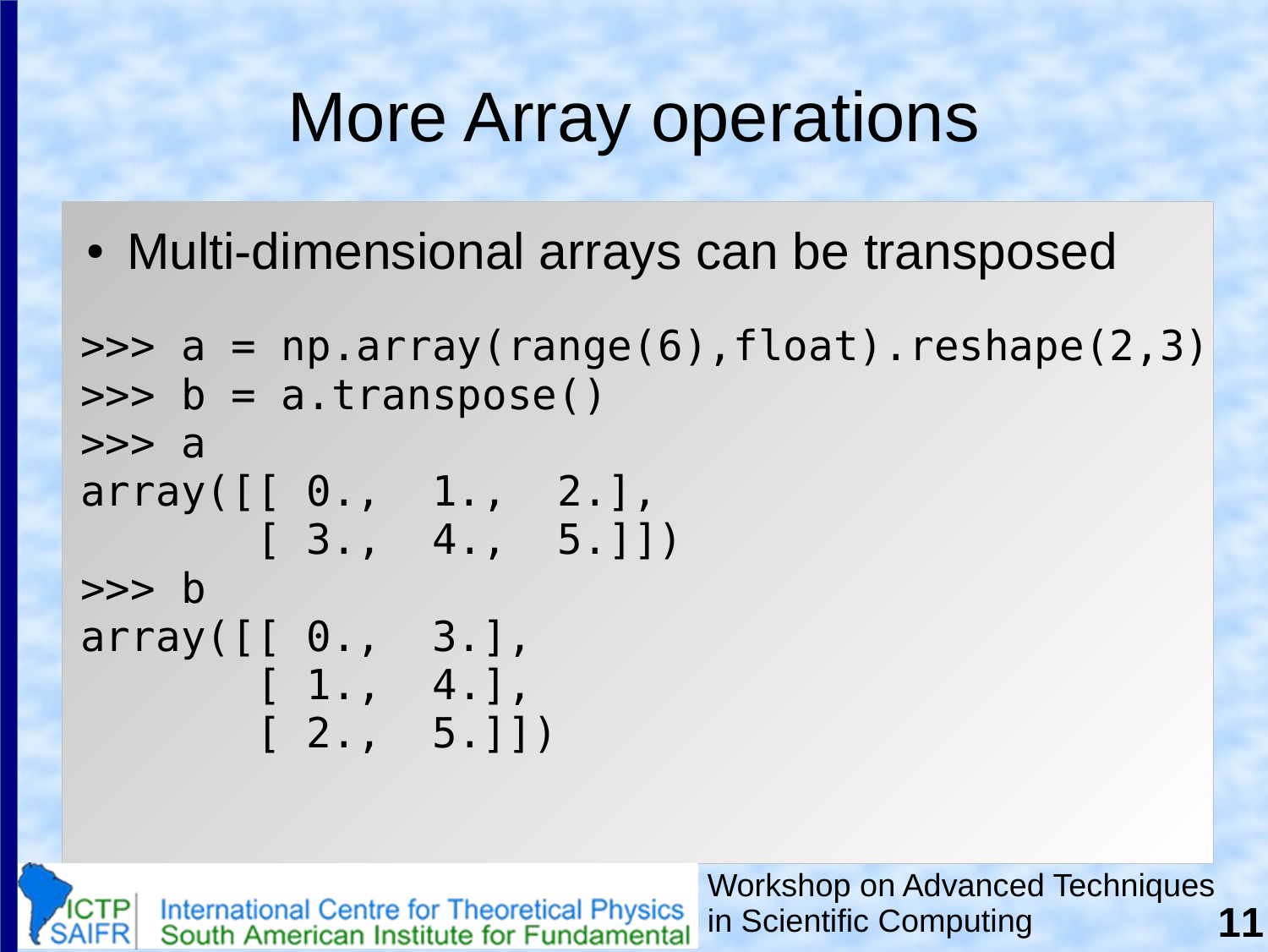• Combine multiple arrays through concatenate

 $\gg$  a = np.array( $[1,2]$ , np.float)  $\Rightarrow$  b = np.array( $[3, 4, 5, 6]$ , np.float)  $\Rightarrow$   $>$   $\le$  = np.array([7,8,9], np.float) >>> np.concatenate((a, b, c)) array([1., 2., 3., 4., 5., 6., 7., 8., 9.])



International Centre for Theoretical Physics<br>South American Institute for Fundamental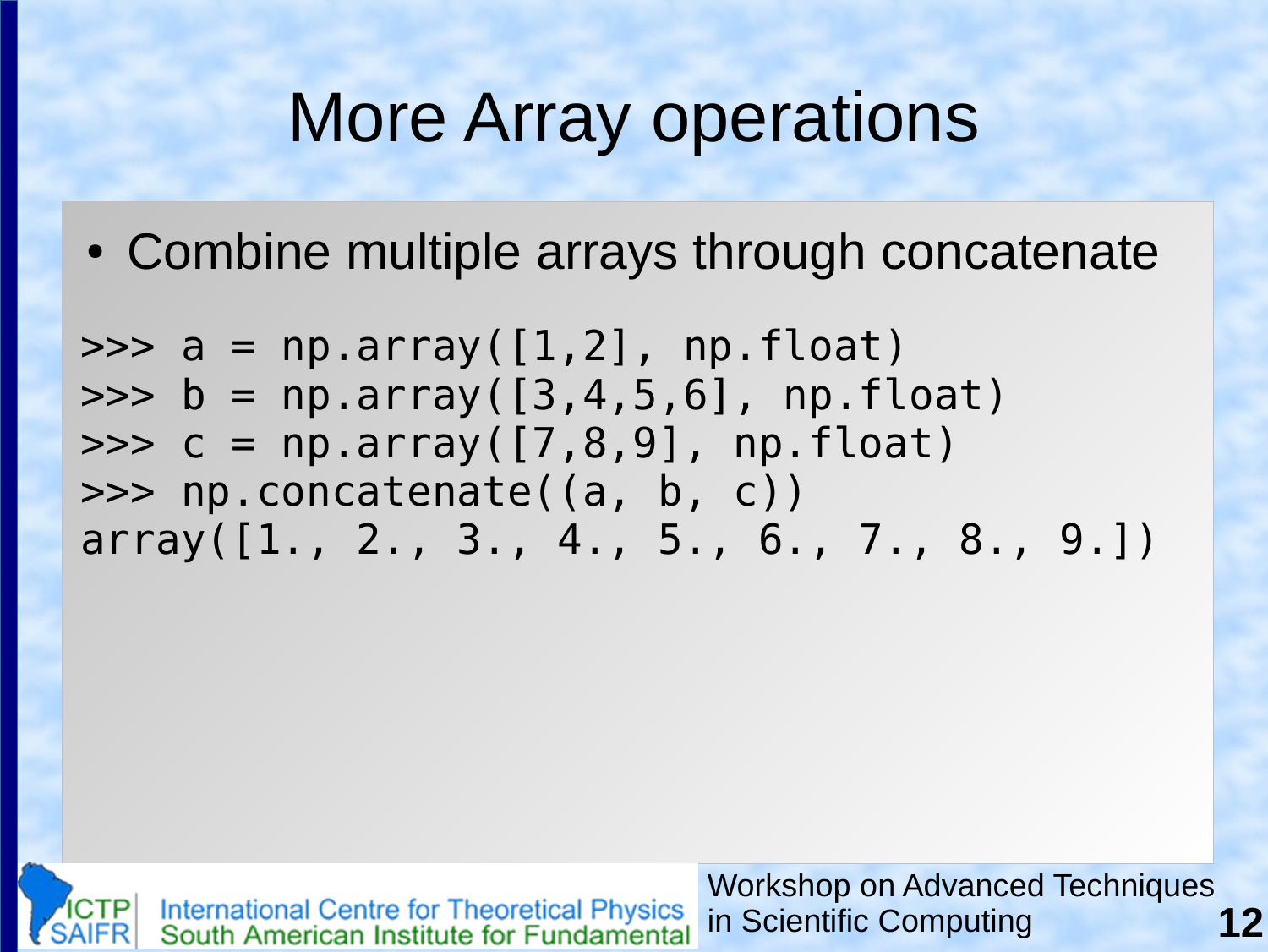• Some more ways to create arrays

```
>>> np.linspace(30,40,5)
Array([ 30. , 32.5, 35. , 37.5, 40. ])
>>> np.ones((2,3), dtype=float32)
Array([[ 1., 1., 1.],
        [ 1., 1., 1.]], dtype=float32)
>>> np.zeros(7, dtype=int)
array([0, 0, 0, 0, 0, 0, 0])
\Rightarrow a = np.array([[1, 2, 3], [4, 5, 6]])
>>> np.zeros_like(a)
array([[ 0, 0, 0],
        [ 0, 0, 0]])
```
Workshop on Advanced Techniques **International Centre for Theoretical Physics** in Scientific Computing South American Institute for Fundamental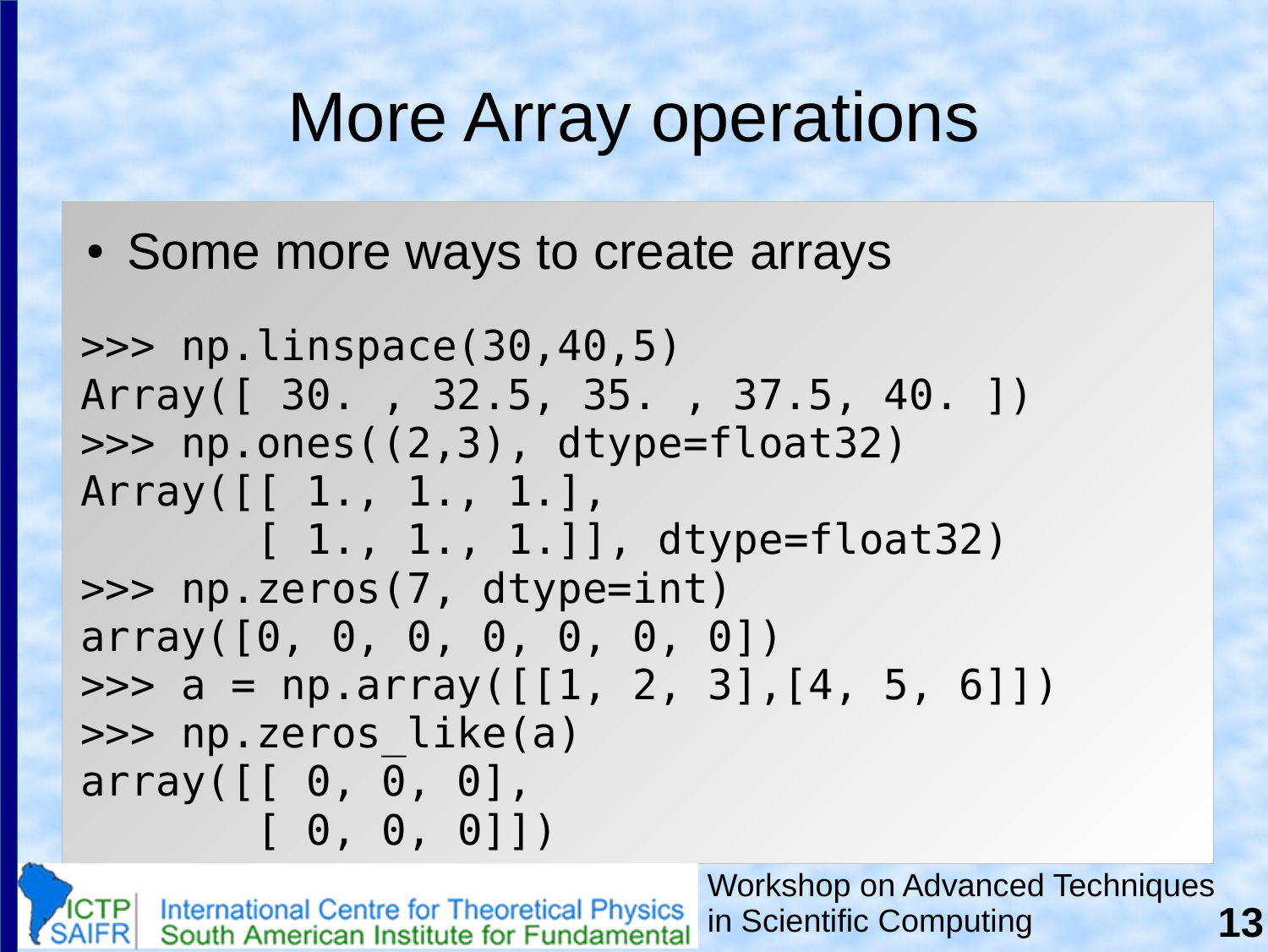#### Element-by-Element Operations

```
>>> a = np.array([1, 2, 3], float)\Rightarrow \frac{1}{2} b = np.array([5,2,6], float)
\Rightarrow > a + b
array([ 6., 4., 9.])
>>> a - b
array([ -4., 0., -3.])\Rightarrow a * b
array([ 5., 4., 18.])
>>> b / a
array([ 5., 1., 2.])
>>> a % b
array([ 1., 0., 3.])\Rightarrow b ** a
array([ 5., 4., 216.])
```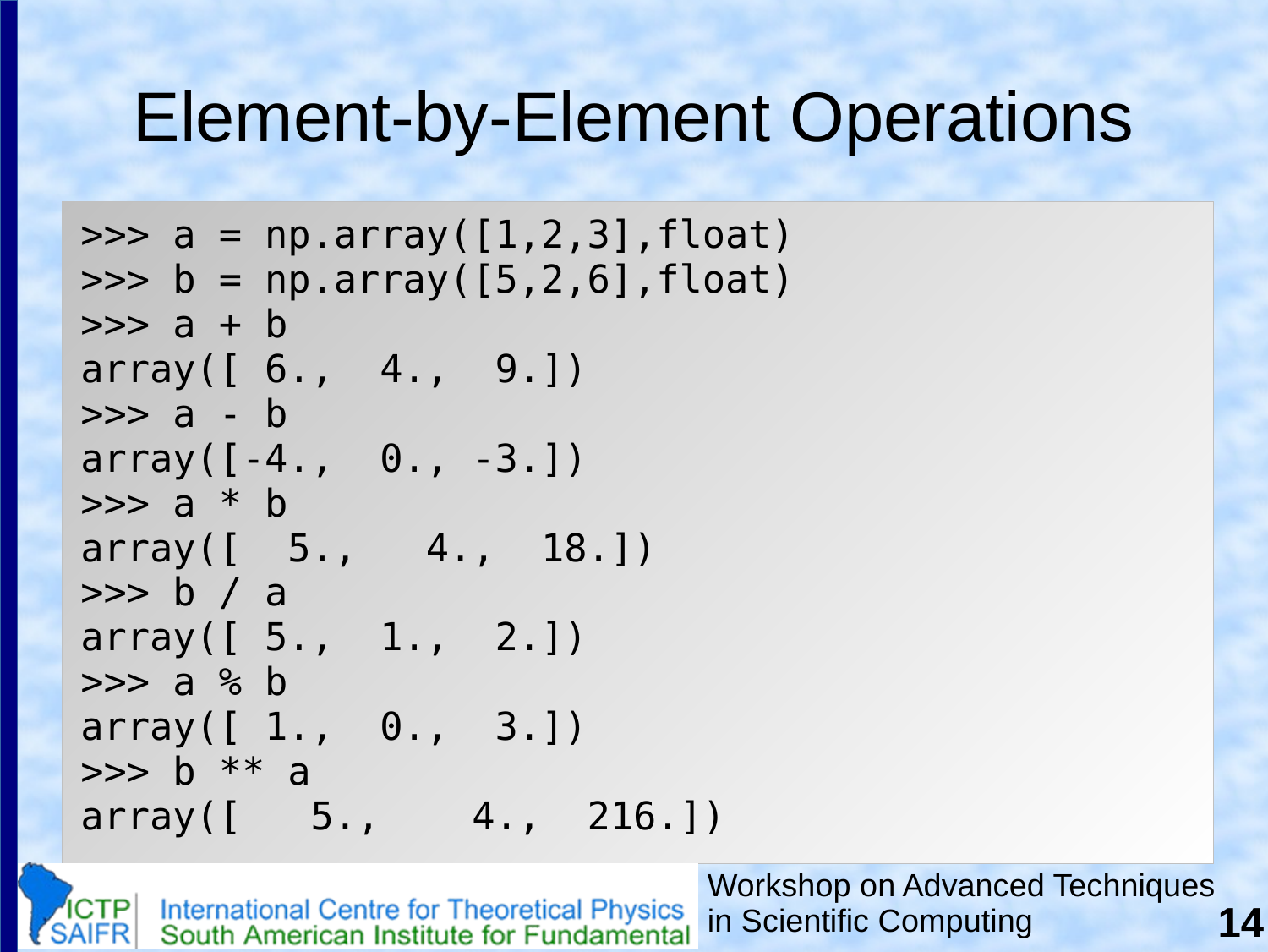## Mathematical Operations

• NumPy has a large set of mathematical functions that can be applied to arrays, e.g.: abs, sign, sqrt, log, log10, exp, sin, cos, tan, ...  $\gg$  a = np. linspace(0.3,0.6,4) >>> print(a)  $[ 0.3 \t 0.4 \t 0.5 \t 0.6]$ >>> np.sin(a) array([ 0.29552021, 0.38941834, 0.47942554,

 0.56464247])  $\gg$   $\gg$   $\gamma$   $\approx$   $\gamma$   $\approx$   $\gamma$ array([ 1.34985881, 1.4918247 , 1.64872127, 1.8221188 ])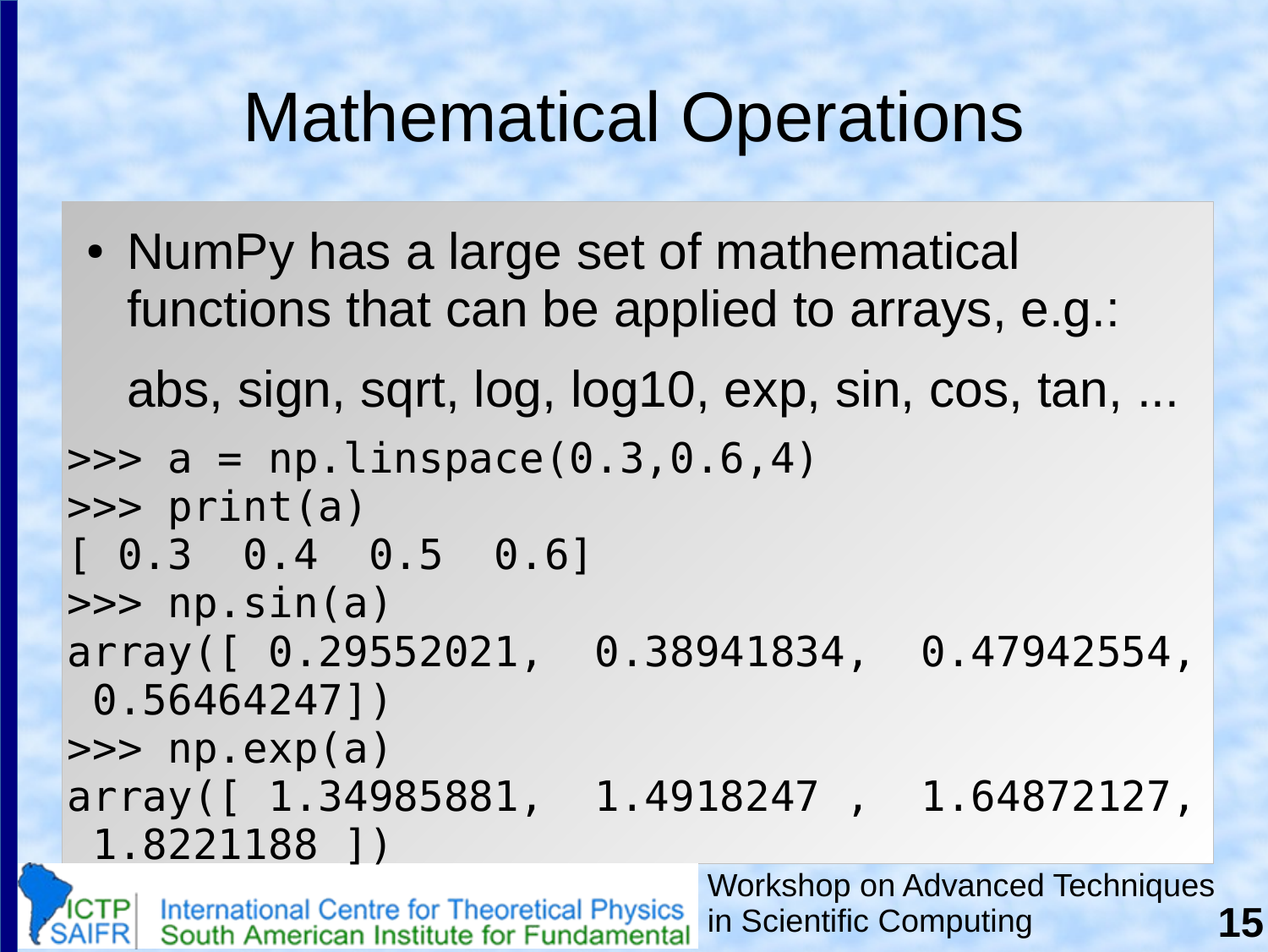## Reduction Operations

```
\Rightarrow a = np.array([2, 4, 3],dtype=np.float64)
>>> a.sum()
9.0
\gg a.prod()
24.0
\gg \gg \sim np. sum(a)
9.0
>>> a.mean()
3.0
\gg a.var()
0.66666666666666663
\gg a.std()
0.81649658092772603
```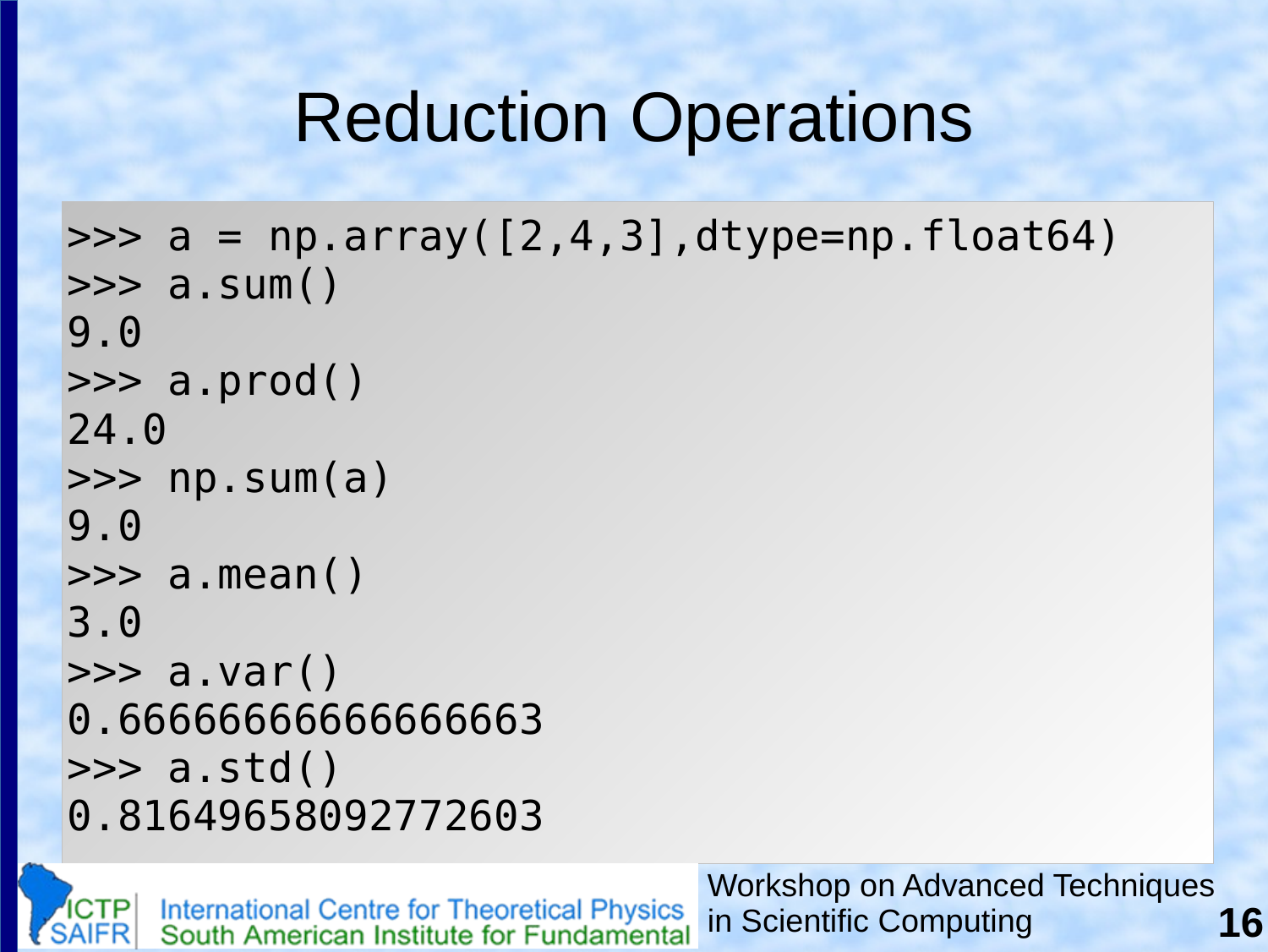## Boolean Operations

- Boolean operators can be used on whole arrays and then produces an array of booleans.
- Comparisons can be used as "filters".

```
\Rightarrow a = np.array([6, 4], [5, 9])
\gg print (a \gg 6)
[[ True False]
 [False True]]
\gg print (a[ a \approx 6])
[6 9]
\Rightarrow \frac{b}{a} = a < 6\gg print (a[b])[4 5]
```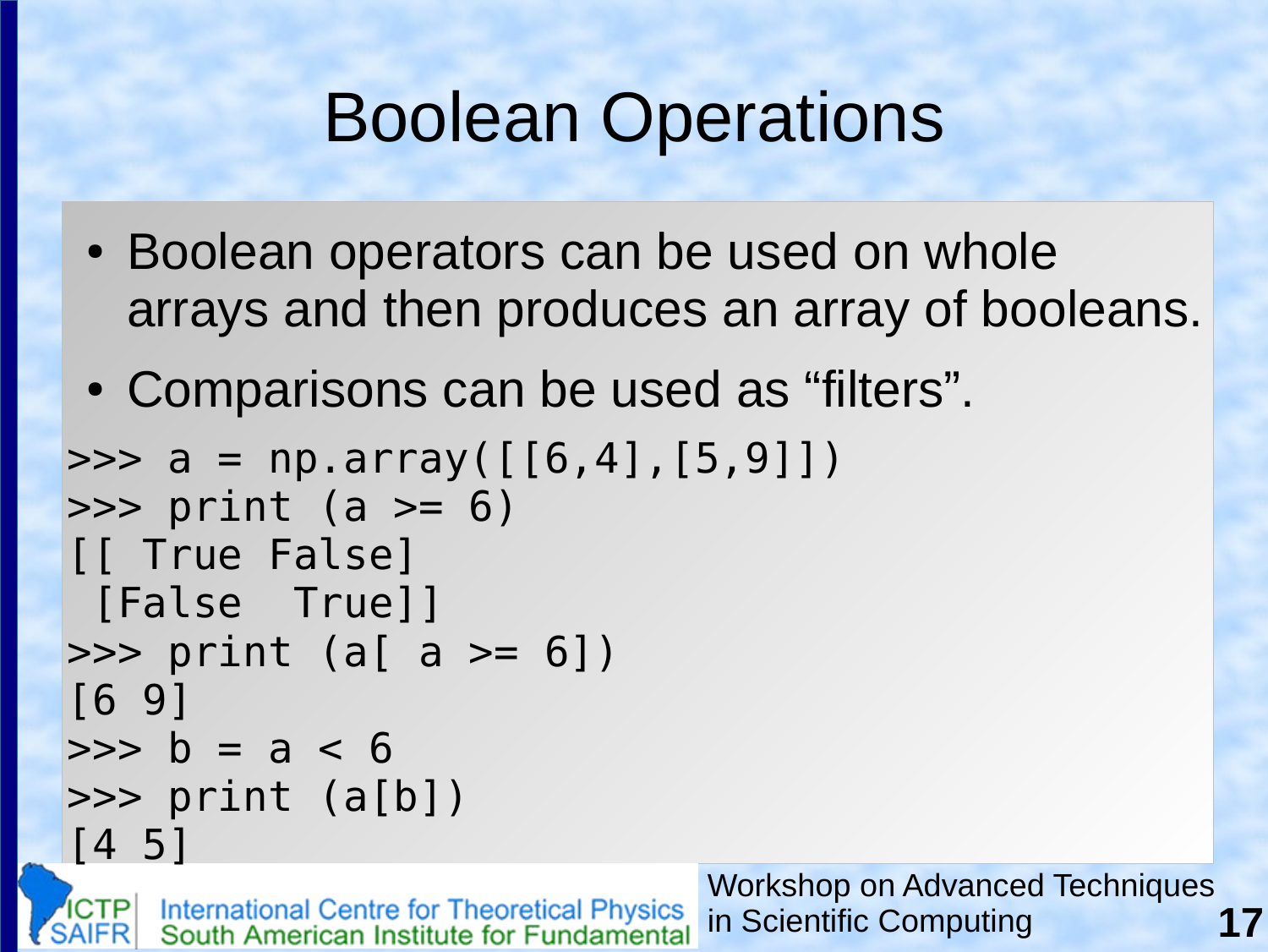## Linear Algebra Operations

- Operations on matrices and vectors in NumPy are very efficient because they are linked to compiled in BLAS/LAPACK code (can use MKL, OpenBLAS, ACML, ATLAS, etc.)
- $\bullet$   $\Rightarrow$  vector-vector, vector-matrix, matrix-matrix multiplication are supported with dot()
- Also available inner(), outer(), cross()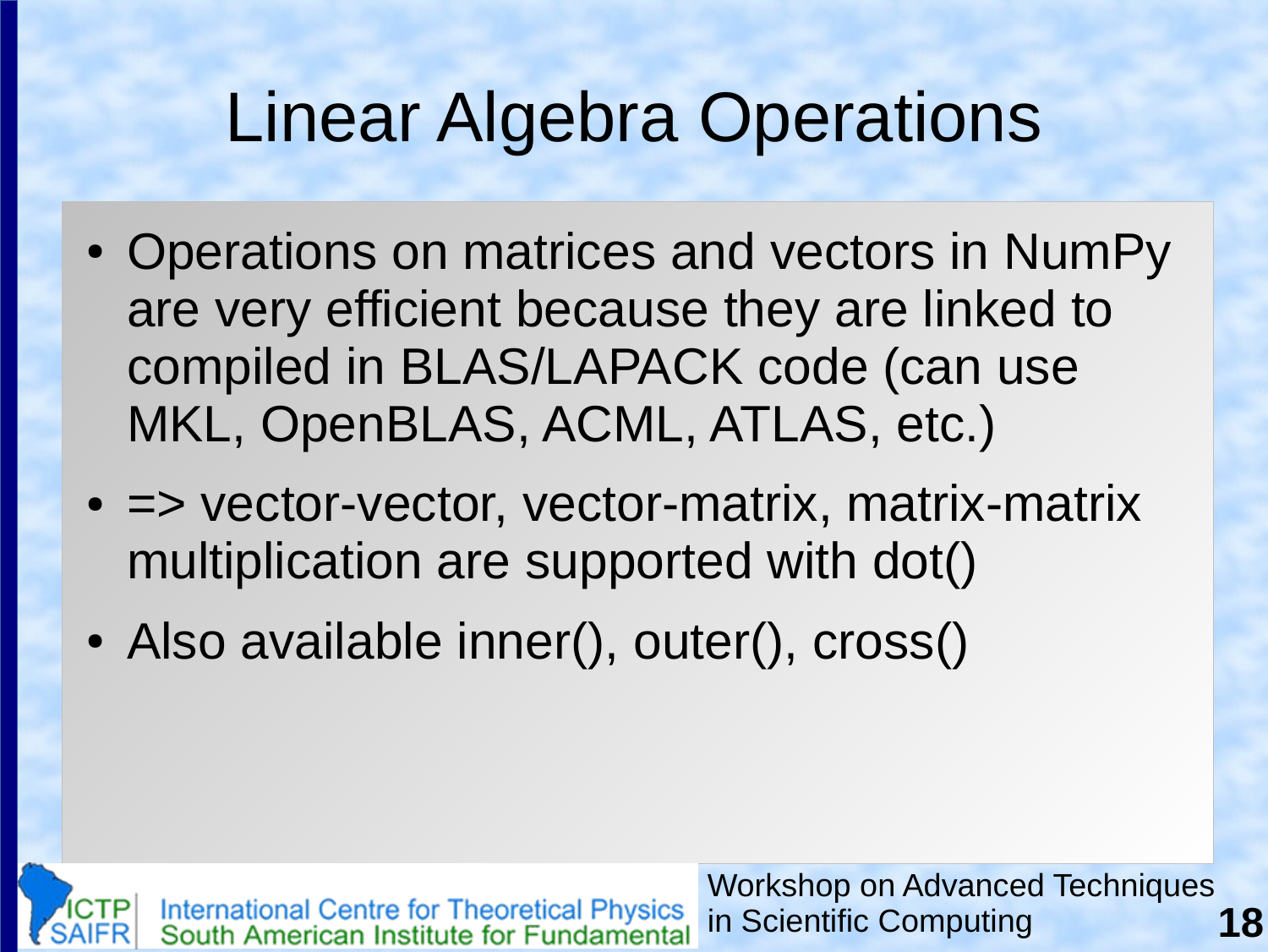#### Linear Algebra Operations

```
\Rightarrow a = np.array([0,1],[2,3]],float)
\Rightarrow \flat = np.array([2,3], float)
>>> c = np.array([1,1],[4,0]], [1,0], float)
>>> np.dot(b,a)
array([ 6., 11.])
\gg \gg \gamma np.dot(a,b)
array([ 3., 13.])
\gg np.dot(a,c)
array([[ 4., 0.],
    [ 14., 2.]>>> np.outer(b,b)
array([[ 4., 6.],
        [6., 9.]
```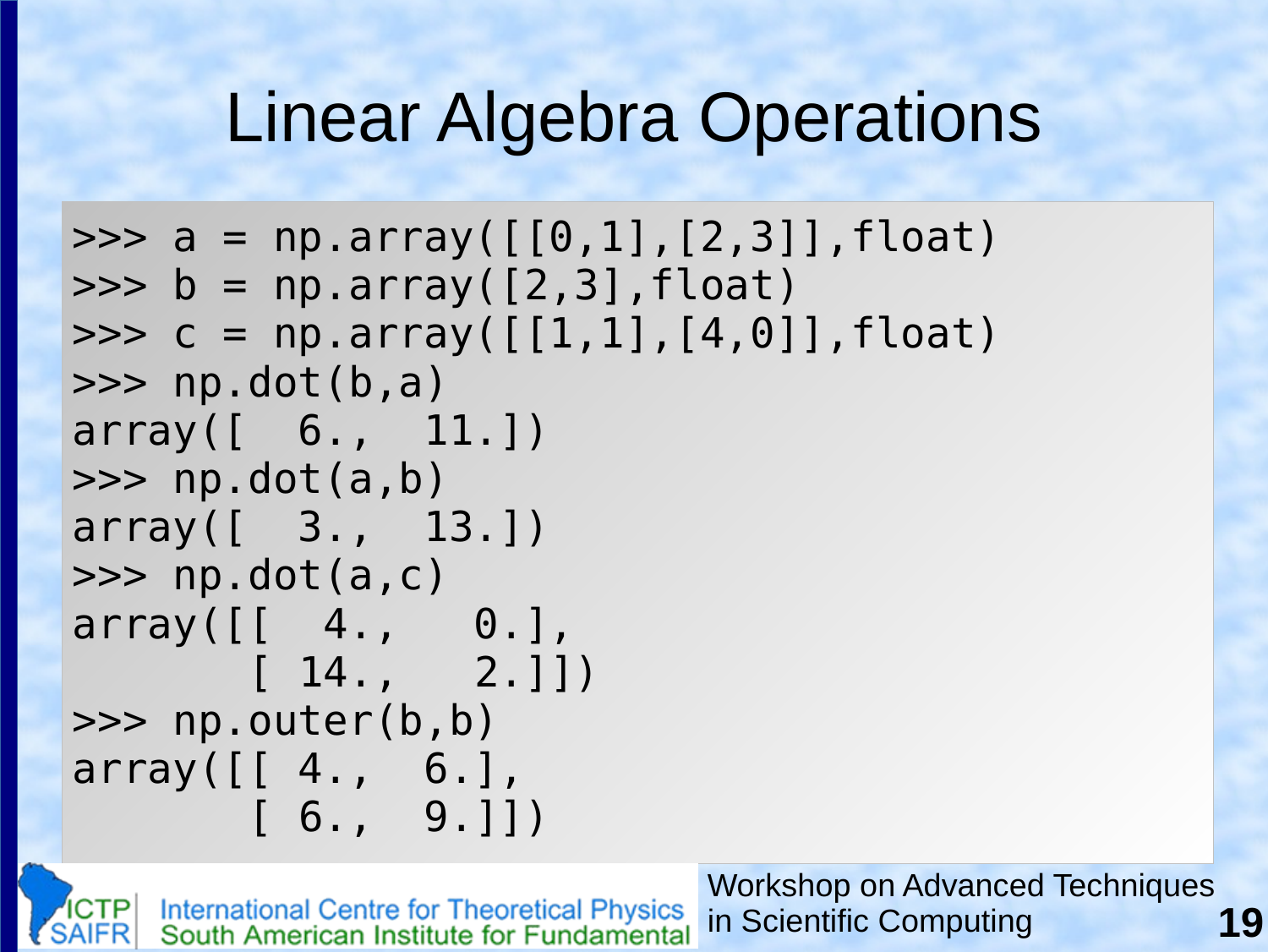## Linear Algebra Operations

• Several built-in linear algebra operations are located in the linalg submodule

```
>>> a = np.array([[4, 2, 0], [9, 3, 7], [1, 2, 1]], float)>>> np.linalg.det(a)
-48.000000000000028
\gg vals, vecs = np. linalg.eig(a)
>>> vals
array([ 8.85591316, 1.9391628 , -2.79507597])
>>> vecs
array([[-0.3663565 , -0.54736745, 0.25928158],
        [-0.88949768, 0.5640176 , -0.88091903],
        [-0.27308752, 0.61828231, 0.39592263]])
```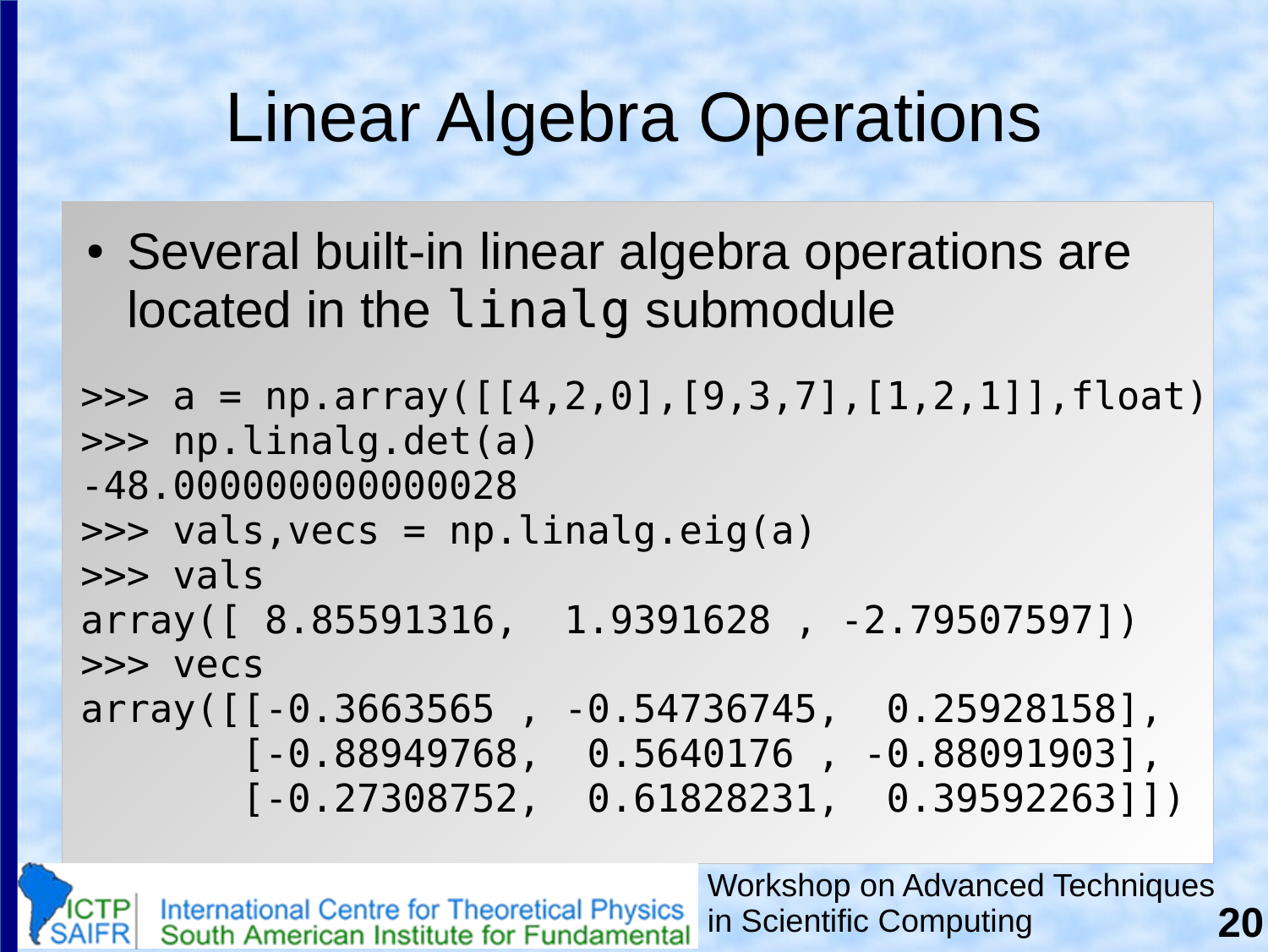# This is Only the Beginning

- NumPy has much more functionality:
	- Polynomial mathematics
	- Statistical computations
	- Pseudo random number generators
	- Discrete Fourier transforms
	- Size / shape / type testing of arrays
- To learn more, check out the NumPy docs at: <http://docs.scipy.org/doc/>

International Centre for Theoretical Physics<br>South American Institute for Fundamental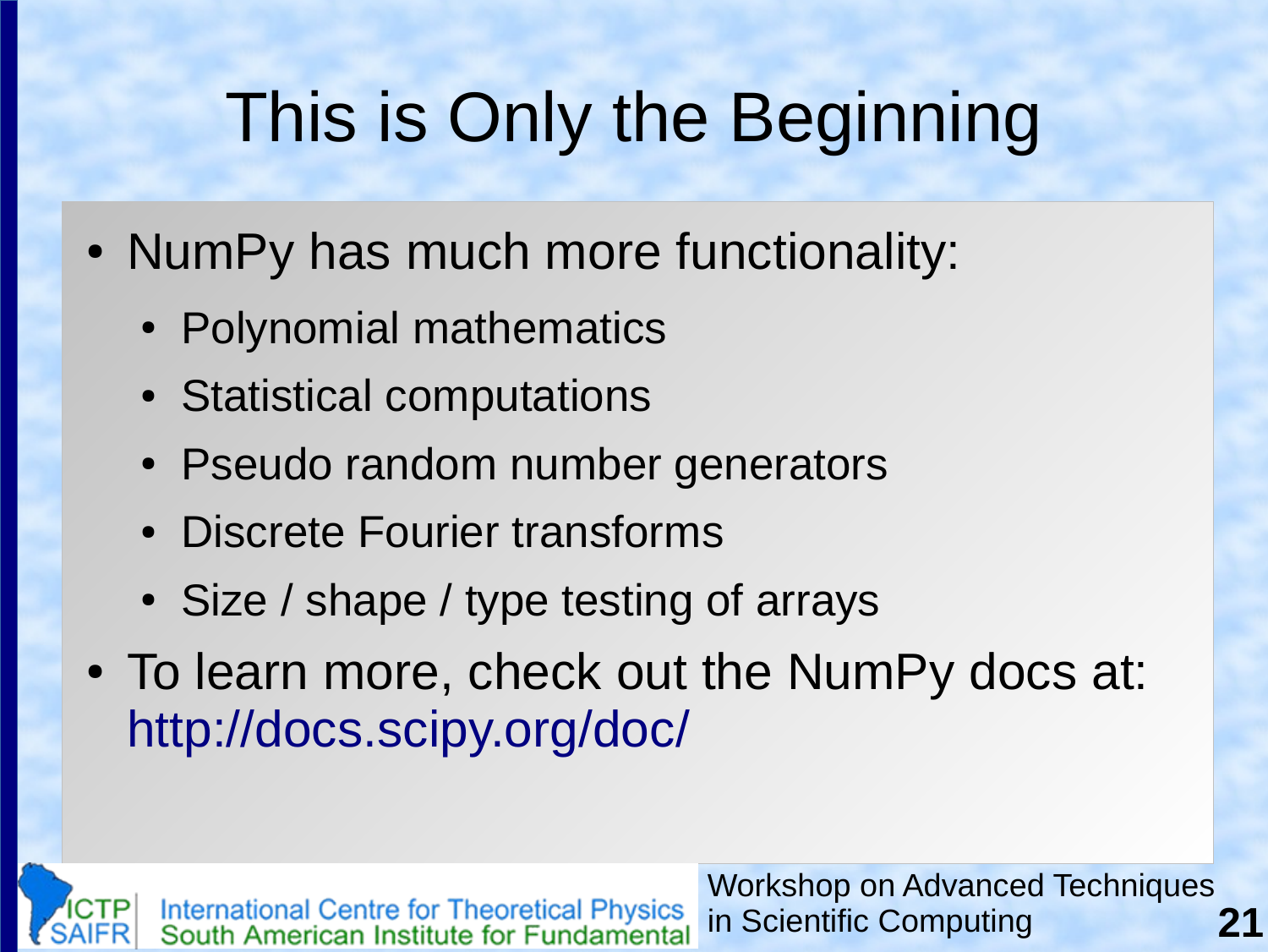# **SciPy**

- SciPy is built on top of NumPy and implements many specialized scientific computation tools:
	- Clustering, Fourier transforms, numerical integration, interpolations, data I/O, LAPACK, sparse matrices, linear solvers, optimization, signal processing, statistical functions, sparse eigenvalue solvers, ...



International Centre for Theoretical Physics<br>South American Institute for Fundamental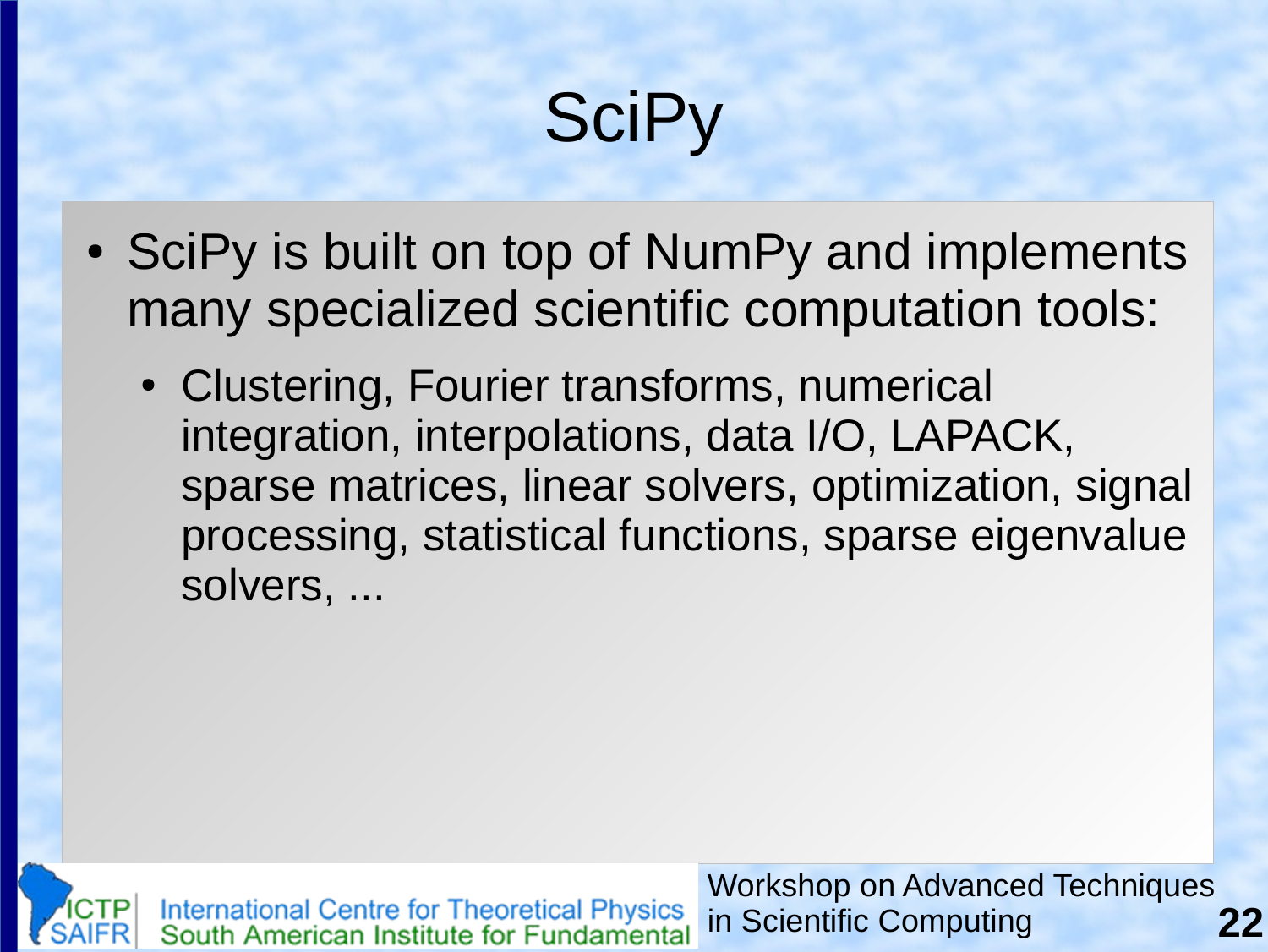## Matplotlib

- Powerful library for 2D (and some 3D) plotting
- Well designed, interactive use and scripted, common tasks easy, complex tasks possible



**International Centre for Theoretical Physics** South American Institute for Fundamental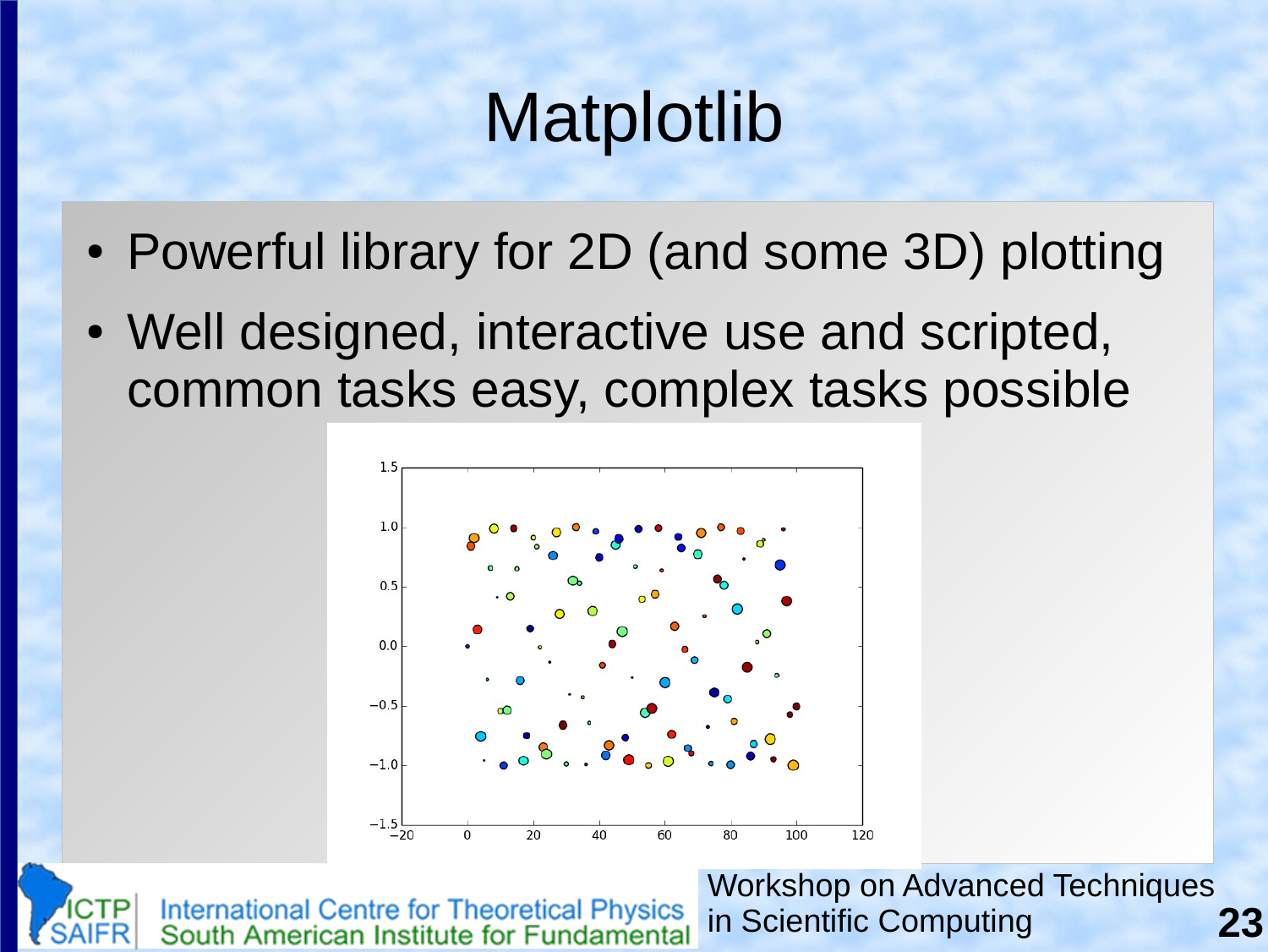# Matplotlib

- Example workflow for plotting with matplotlib.
- Check out: <http://matplotlib.org/gallery.html>

```
>>> import pylab as pl
>>> xs = pl.linspace(0,100,101)
\Rightarrow \quad ys = pl.sin(xs)
>>> cols = pl.random(101)
\Rightarrow sizes = 100.0 * pl.random(101)
>>> pl.scatter(xs,ys,c=cols,s=sizes)
<matplotlib.collections.PathCollection object at 
0x7fa0b4430ba8>
>>> pl.savefig('scatter-test.png')
```
Workshop on Advanced Techniques **International Centre for Theoretical Physics<br>South American Institute for Fundamental** in Scientific Computing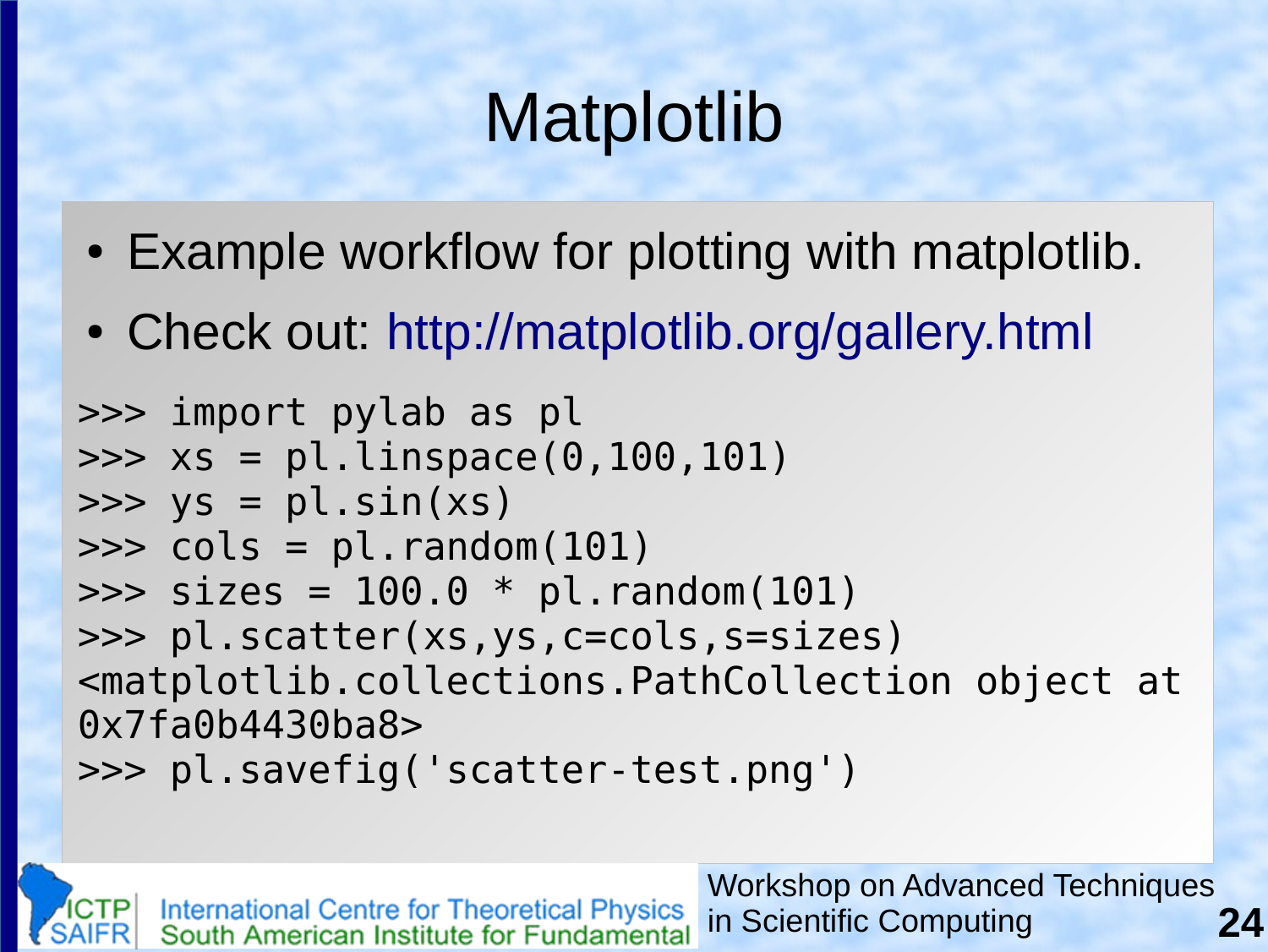

SageMath is a free open-source mathematics software system licensed under the GPL. It builds on top of many existing open-source packages: NumPy, SciPy, matplotlib, Sympy, Maxima, GAP, FLINT, R and many more. Access their combined power through a common, Python-based language or directly via interfaces or wrappers. → Tour, Tutorial, Documentation

Mission: Creating a viable free open source alternative to Magma, Maple, Mathematica and Matlab.